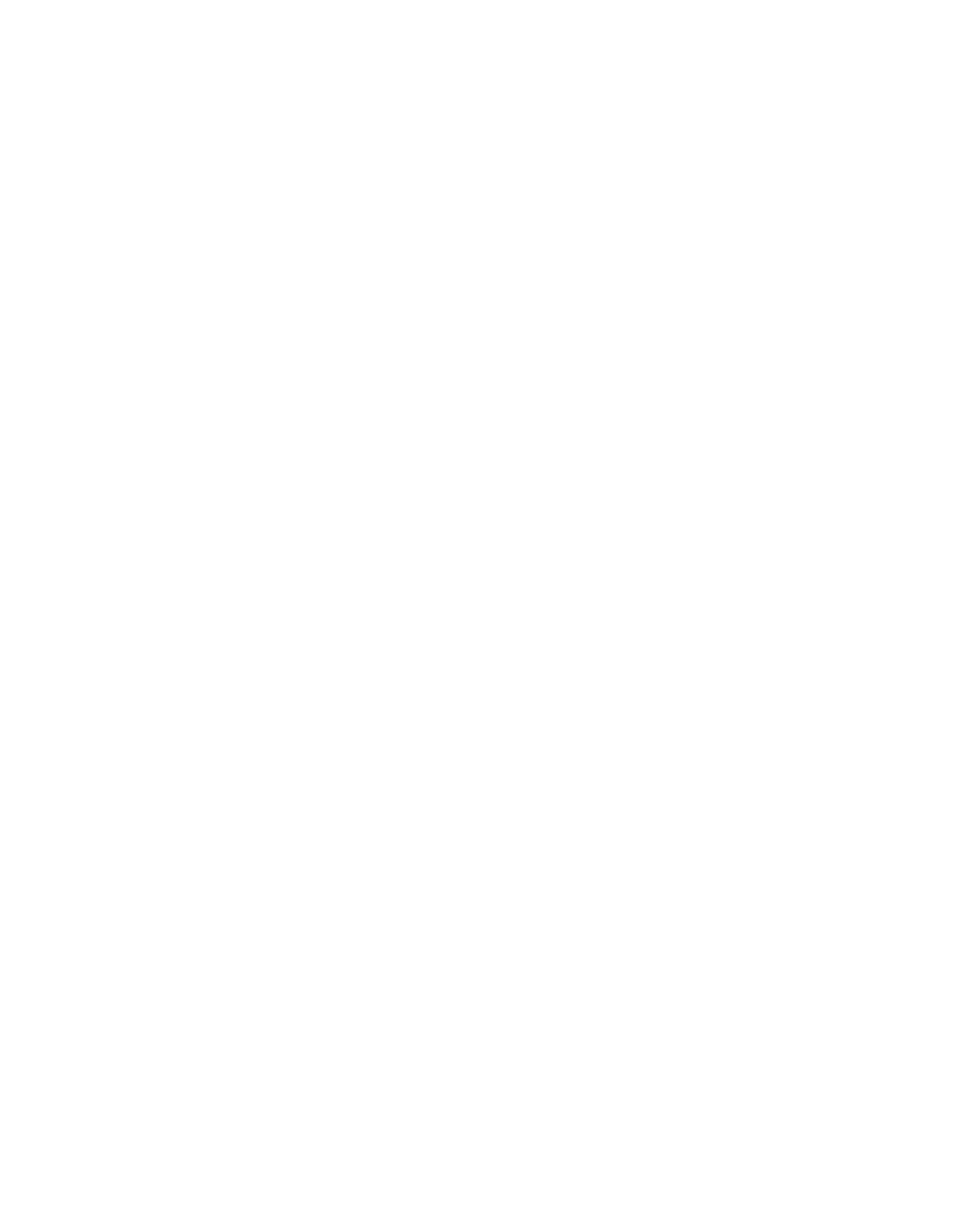

DATE: March 6, 2019

TO: Water/Wastewater Impact Fee Advisory Committee

FROM: Kris Kneese, P.E. - Assistant Director of Public Works and Utilities

**SUBJECT: Water/Wastewater Impact Fee Report** 

#### Summary:

Review and receive recommendation for approval of the proposed Water and Wastewater Impact Fee Report.

#### **Recommendation:**

City Staff recommends approving the proposed Water and Wastewater Impact Fee Report.

#### **Background / Analysis:**

At the January 9, 2019 Planning and Zoning Commission Meeting, Grady Reed presented the draft water/wastewater impact fee report to the Impact Fee Advisory Committee. During the presentation, the Committee discussed many items, expressed their concerns and provided feedback to Mr. Reed and City Staff.

On February 20, 2019, a workshop was held with members of the Impact Fee Advisory, City Staff, and Mr. Reed. At the workshop, City Staff addressed questions and concerns raised by the committee members; including the relationship between impact fees and affordable housing, projects in capital improvements plan (CIP) which are included in the impact fee calculations and water/wastewater

# The City of Fredericksburg

126 W. Main St. • Fredericksburg, Texas 78624-3708 • (830) 997-7521 • Fax (830) 997-1861